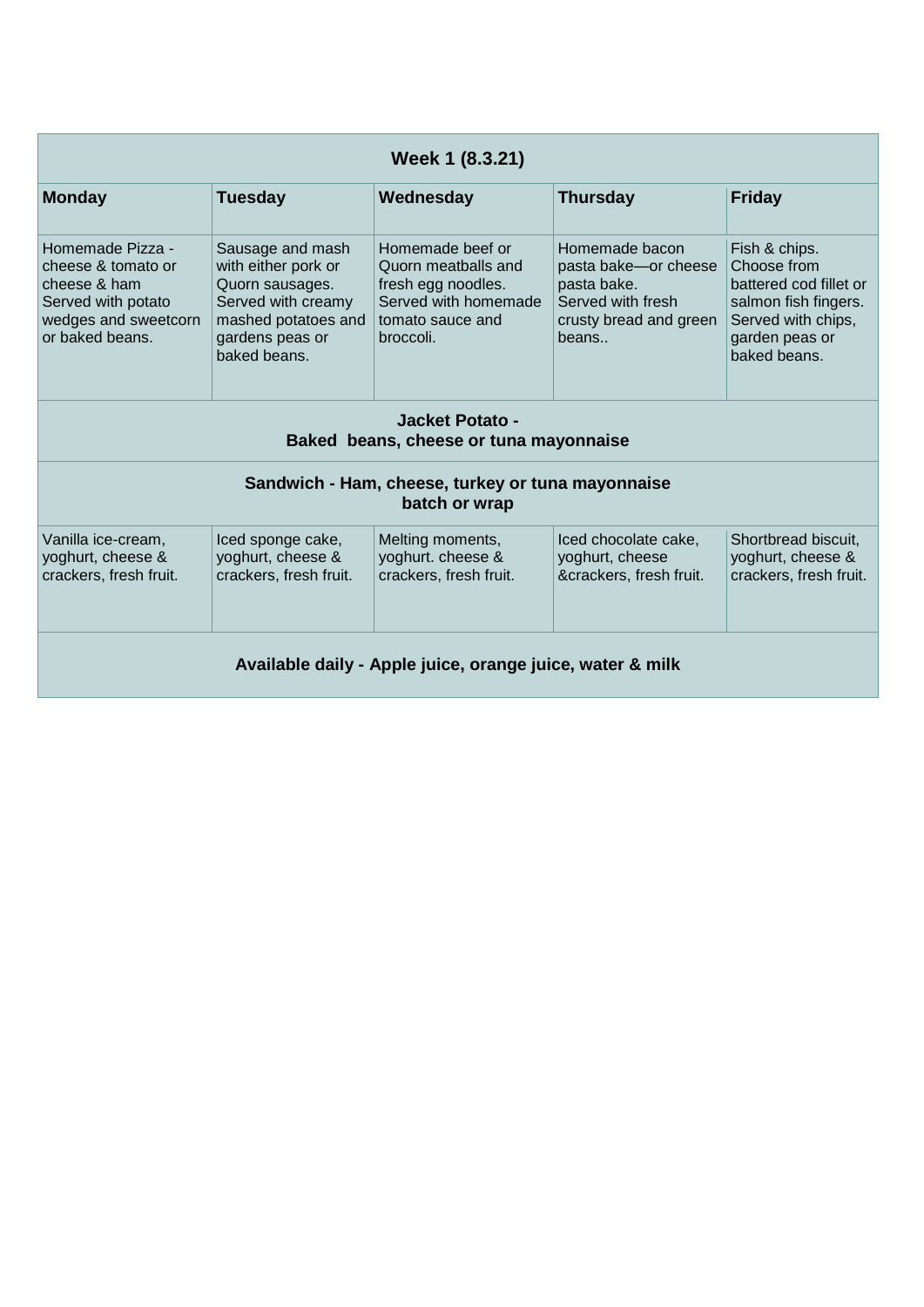| Week 2 (15.03.21)                                                                                                                         |                                                                                                                                                      |                                                                                                |                                                                                                                                              |                                                                                        |  |  |  |  |
|-------------------------------------------------------------------------------------------------------------------------------------------|------------------------------------------------------------------------------------------------------------------------------------------------------|------------------------------------------------------------------------------------------------|----------------------------------------------------------------------------------------------------------------------------------------------|----------------------------------------------------------------------------------------|--|--|--|--|
| <b>Monday</b>                                                                                                                             | <b>Tuesday</b>                                                                                                                                       | Wednesday                                                                                      | <b>Thursday</b>                                                                                                                              | <b>Friday</b>                                                                          |  |  |  |  |
| Homemade beef<br>burger or vegetarian<br>burger.<br>served on a bread bun<br>with potato wedges<br>and corn on the cob or<br>baked beans. | Spaghetti bolognaise<br>with either minced<br>beef or Quorn.<br>Cooked in tomato<br>sauce and served with beans.<br>garlic bread and green<br>beans. | Hot dogs with either<br>pork or Quorn. Served<br>in a bread roll with hash<br>browns and baked | Creamy chicken curry<br>with either fresh<br>chicken pieces or<br>Quorn.<br>Served with boiled rice<br>and naan bread with<br>fresh carrots. | Battered cod fillet or<br>salmon fish fingers.<br>Served with chips,<br>beans or peas. |  |  |  |  |
| Jacket Potato -<br>Baked beans, cheese or tuna mayonnaise                                                                                 |                                                                                                                                                      |                                                                                                |                                                                                                                                              |                                                                                        |  |  |  |  |
| Sandwich - Ham, cheese, turkey or tuna mayonnaise<br>batch or wrap                                                                        |                                                                                                                                                      |                                                                                                |                                                                                                                                              |                                                                                        |  |  |  |  |
| Vanilla ice-cream,<br>yoghurt, cheese &<br>crackers, fresh fruit.                                                                         | Melting moments,<br>yoghurt, cheese &<br>crackers, fresh fruit.                                                                                      | Lemon drizzle cake,<br>yoghurts, cheese &<br>crackers, fresh fruit.                            | Plain cookie, yoghurts,<br>cheese & crackers,<br>fresh fruit.                                                                                | Flapjack, yoghurts,<br>crackers & cheese.<br>fresh fruit.                              |  |  |  |  |
| Available daily - Apple juice, orange juice, water & milk                                                                                 |                                                                                                                                                      |                                                                                                |                                                                                                                                              |                                                                                        |  |  |  |  |